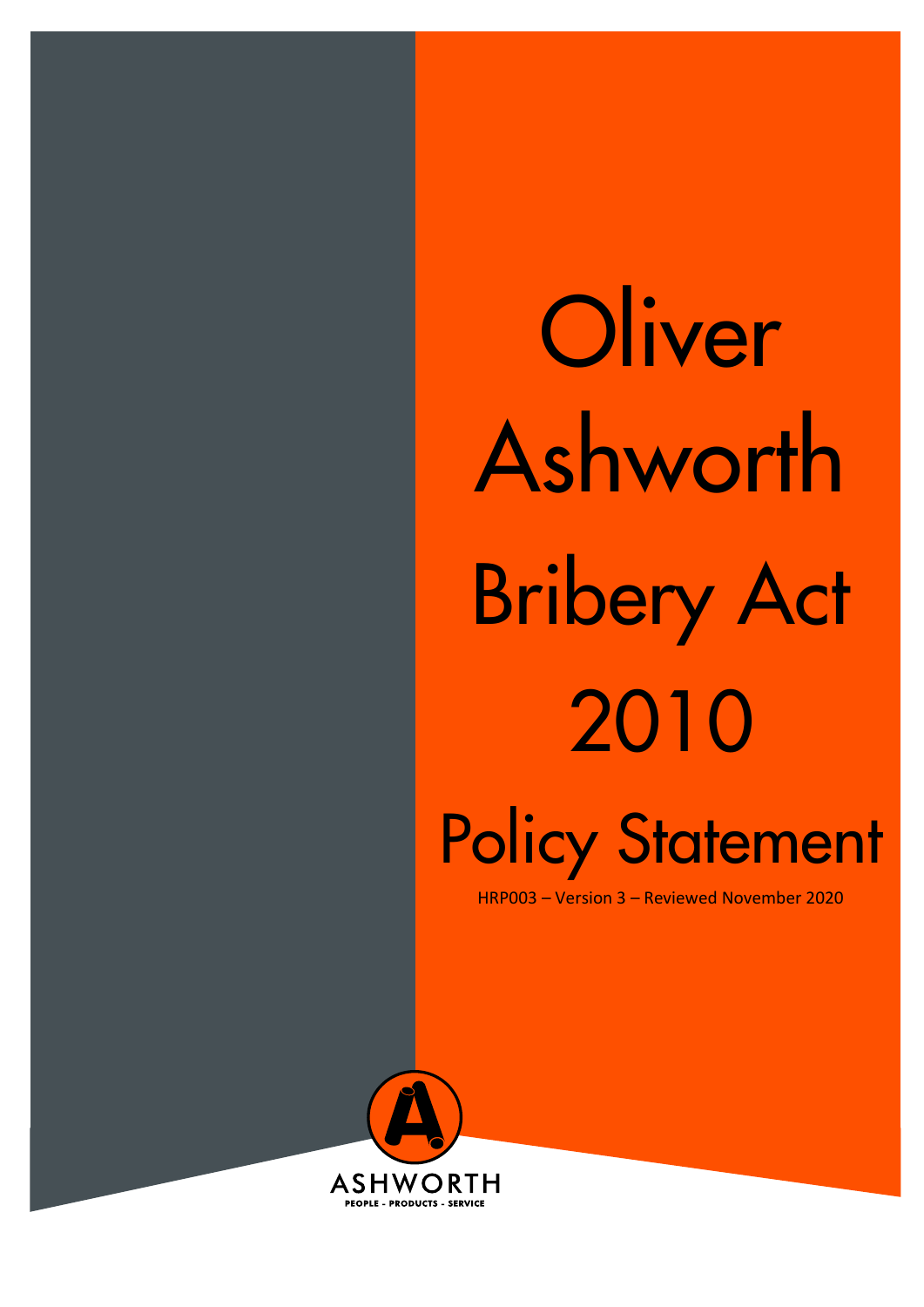## **Bribery Act 2010**

# **Policy Statement**

### **I. Policy**

- 1.1 It is the Company's policy to conduct all of its business in an honest and ethical manner. We take a zero-tolerance approach to bribery and corruption and are committed to acting professionally, fairly and with integrity in all our business dealings and relationships wherever we operate and implementing and enforcing effective systems to counter bribery.
- 1.2 We will uphold all laws relevant to countering bribery and corruption in all the jurisdictions in which we operate. However, we remain bound by the laws of the UK, including the Bribery Act 2010, in respect of our conduct both at home and abroad.
- 1.3 Bribery and corruption are punishable for individuals by up to ten years' imprisonment and if we are found to have taken part in corruption we could face an unlimited fine as well as adverse publicity and damage to our reputation.

#### **II. What is bribery?**

2.1 A bribe is an inducement or reward offered, promised or provided in order to gain any commercial, contractual, regulatory or personal advantage.

#### **III. Gifts and Hospitality**

- 3.1 Our policy does not prohibit normal and appropriate hospitality (given and received) to or from third parties.
- 3.2 We appreciate that the practice of giving business gifts varies between countries and regions and what may be normal and acceptable in one region may not be in another. The test to be applied is whether in all the circumstances the gift or hospitality is reasonable and justifiable. The intention behind the gift must always be considered.

#### **IV. Facilitation Payments and "Kickbacks"**

4.1 We do not make, and will not accept, facilitation payments or "kickbacks" of any kind. Facilitation payments are typically small, unofficial payments made to secure or expedite a routine government action by a government official. They are not commonly paid in the UK but are common in some other jurisdictions in which we may operate.

#### **V. Donations**

5.1 We do not make contributions to political parties. We only make charitable donations that are legal and ethical under local laws and practices. No donation must be offered or made without the prior approval of the Finance Director.